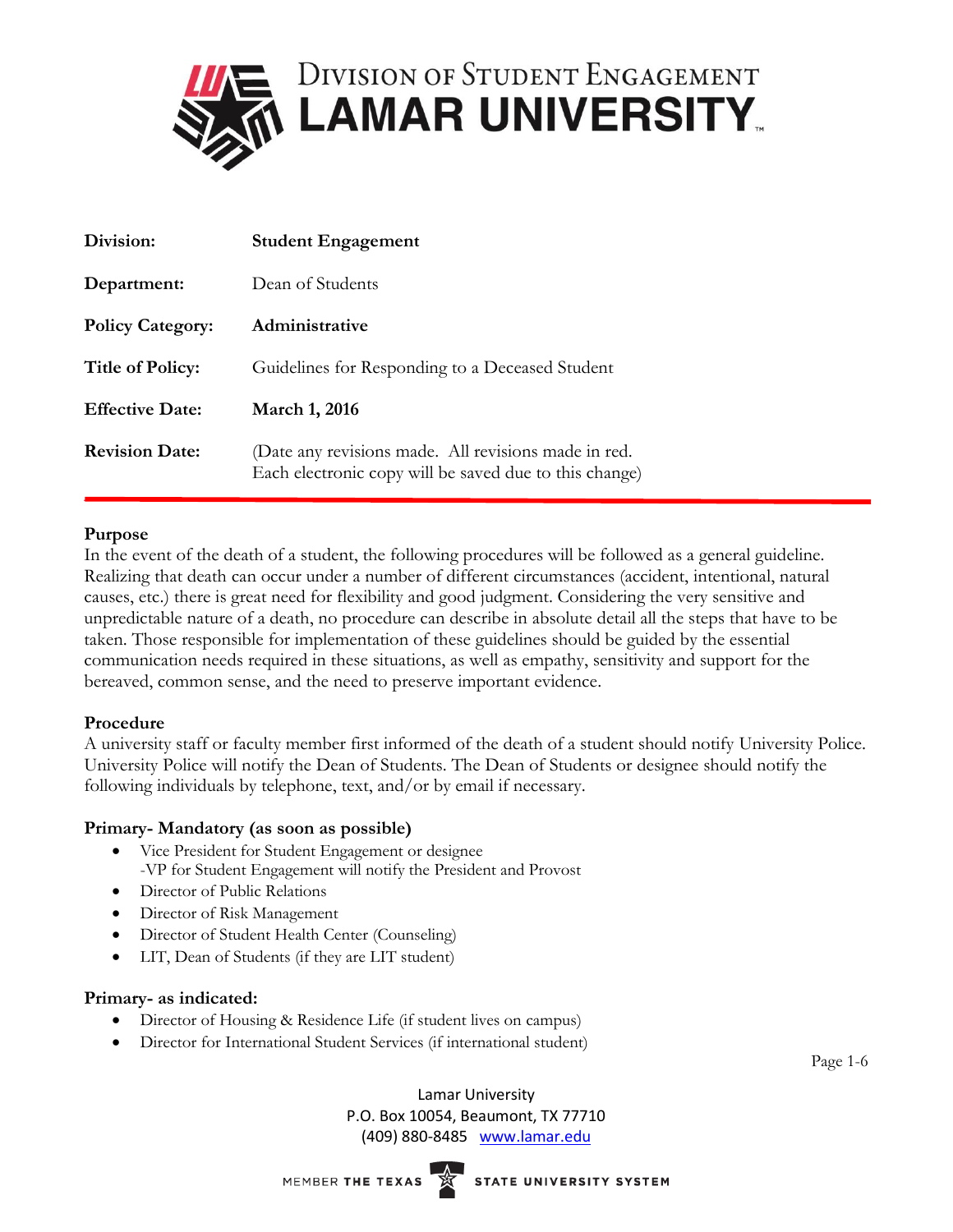

- Director of Athletics (if student is an athlete)
- Director of Risk Management (if death occurred on university property or at university-related function)
- Registrar

# **Secondary (as soon as practical)**

- Student's Academic Dean
- Department Chair
- Faculty that student is currently enrolled in for classes
- Director of Financial Aid
- Director of Scholarships
- Director of Human Resources (Student Employment)
- Associate Vice President for Finance and Controller
- Appropriate Campus Ministry (if student was actively engaged)
- Director of Setzer Student Center/Student Organizations (who will notify Student Organization faculty advisor and Student President and will check to determine if student is affiliated)
- Director of New Student and Leadership Programs (who will notify Student Government Association President and will check to determine if student is affiliated with a Greek organization)

# **DAY ONE**

University response to the death of a student is led by University Police working closely with Dean of Students.

- 1. University and city police protocols are followed for investigation of death and processing of scene.
- 2. Public Relations contacts and/or responds to media initially and throughout the process, involving other University staff as needed.
- 3. An "information hub"/command location is established by University Police and Dean of Students.
- 4. Dean of Students or designee or Division office contact goes to the site (if on campus or to the site off campus {if appropriate} to provide practical assistance and a symbolic presence.
- 5. The Dean of Students or, when appropriate, Director of Housing & Residence Life calls selected residence hall and/or other student engagement staff (identified on case-by-case basis) to site to respond to bystander questions, disseminate information, and identify community members in need of help to the degree possible.
- 6. Director of Student Health Center (Counseling) and counselor(s) arrive on site to provide psychological support for any student(s) desiring their assistance. (Director of Student Health Center (Counseling) determines which counselors will respond on campus).

Page 2-6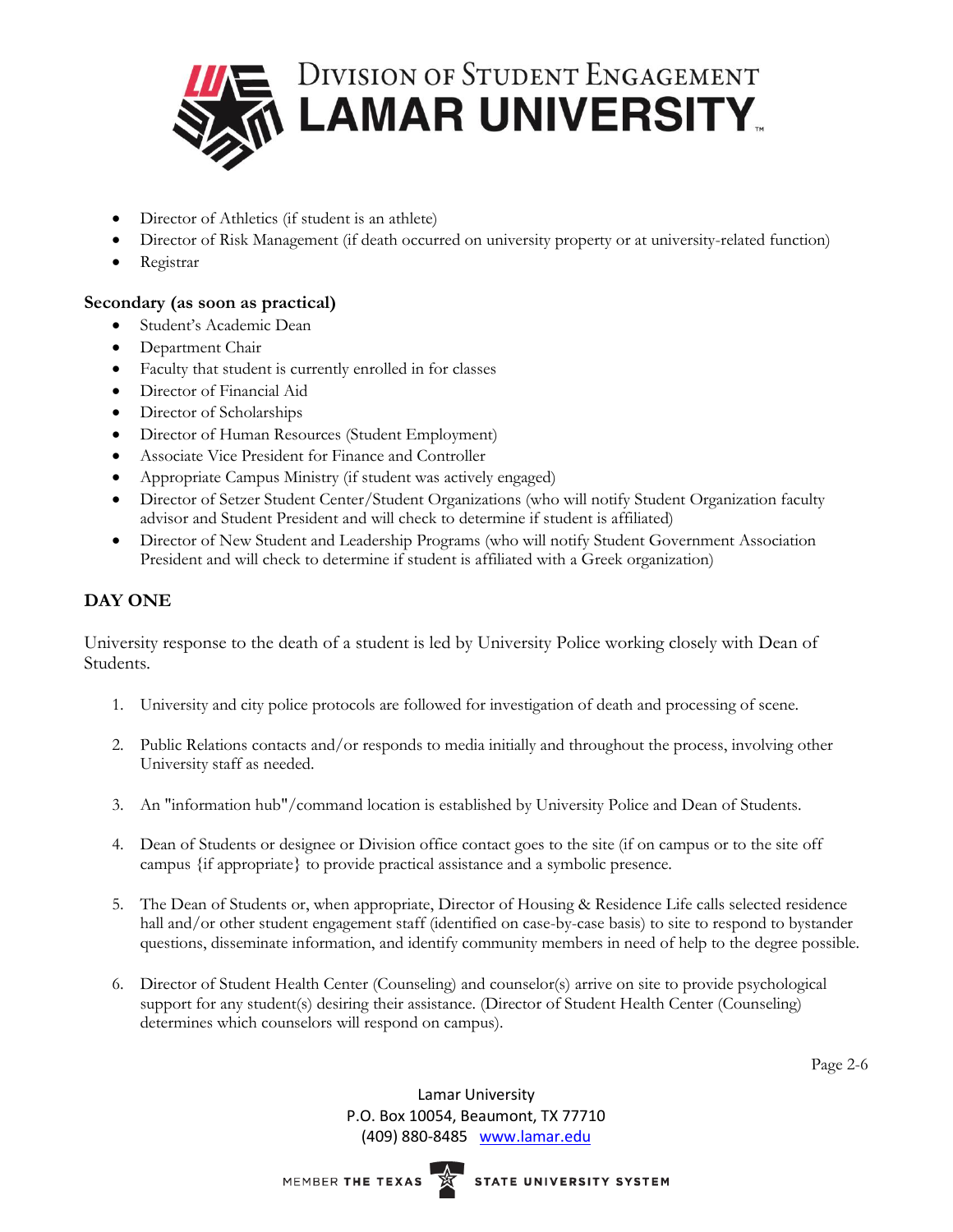

- 7. Staff working the site should be aware that upset students and others might be found well away from the site. (If appropriate to the circumstances, bystanders should be reassured by staff that there is no danger to them or others.)
- 8. If the death occurred in a residence hall and after police assess the scene as safe, then residence life/student engagement staff will notify the occupants on the affected floor directly about the situation, reassure them of their safety (if true) and instruct them to remain in their room until such a time the corridor is clear. The purpose of notifying residents is to demystify the activity on the floor.
- 9. Student who died should not be identified by name until police positively establish identity. Coroner determines cause of death. (This may take several days to confirm).
- 10. Unless cause of death is obvious and already publicly known, no one associated with the University should speculate on the cause of death until the Coroner makes an official determination of cause of death. (This may take several days to confirm).

### Deceased Student/Family

11. When deceased student's identity is established, University Police and Dean of Students or designee will consult to notify parents or next of kin. In general, the notification will probably occur by University Police or another police agency or hospital. The President or Vice President for Student Engagement or their designee should follow-up after the notification to offer condolences on behalf of the University. University Police and Dean of Students staff will respond to parent/family questions and needs throughout the process.

*Parents/family should have one main contact person with University Police and one main contact person in Dean of Students Office. Important considerations in working with parents/family are:*

- a. Parent/family requests for detailed information concerning the death.
- b. Parent/family desire to visit the campus or not.
- c. Parent/family desire for information about student academic status or circumstances in the period prior to the death.
- d. Parent/family desire for privacy.
- e. Parent/family desire to include members of the University community in the wake/memorial/funeral/burial process.
- f. Parent/family practical concerns about student possessions, personal vehicle, keys, any refund.
- 12. The Dean of Students Office, Housing & Residence Life, Setzer Student Center and/or New Student & Leadership Programs and Student Health Center (Counseling) staff identify closest student friends and begin interventions with them as quickly as possible (individual and small group as needed).
- 13. When student's body is removed from the building, the least public, practical route is used. Residence life/student engagement staff is available along the route to answer bystander questions to the degree possible.

Page 3-6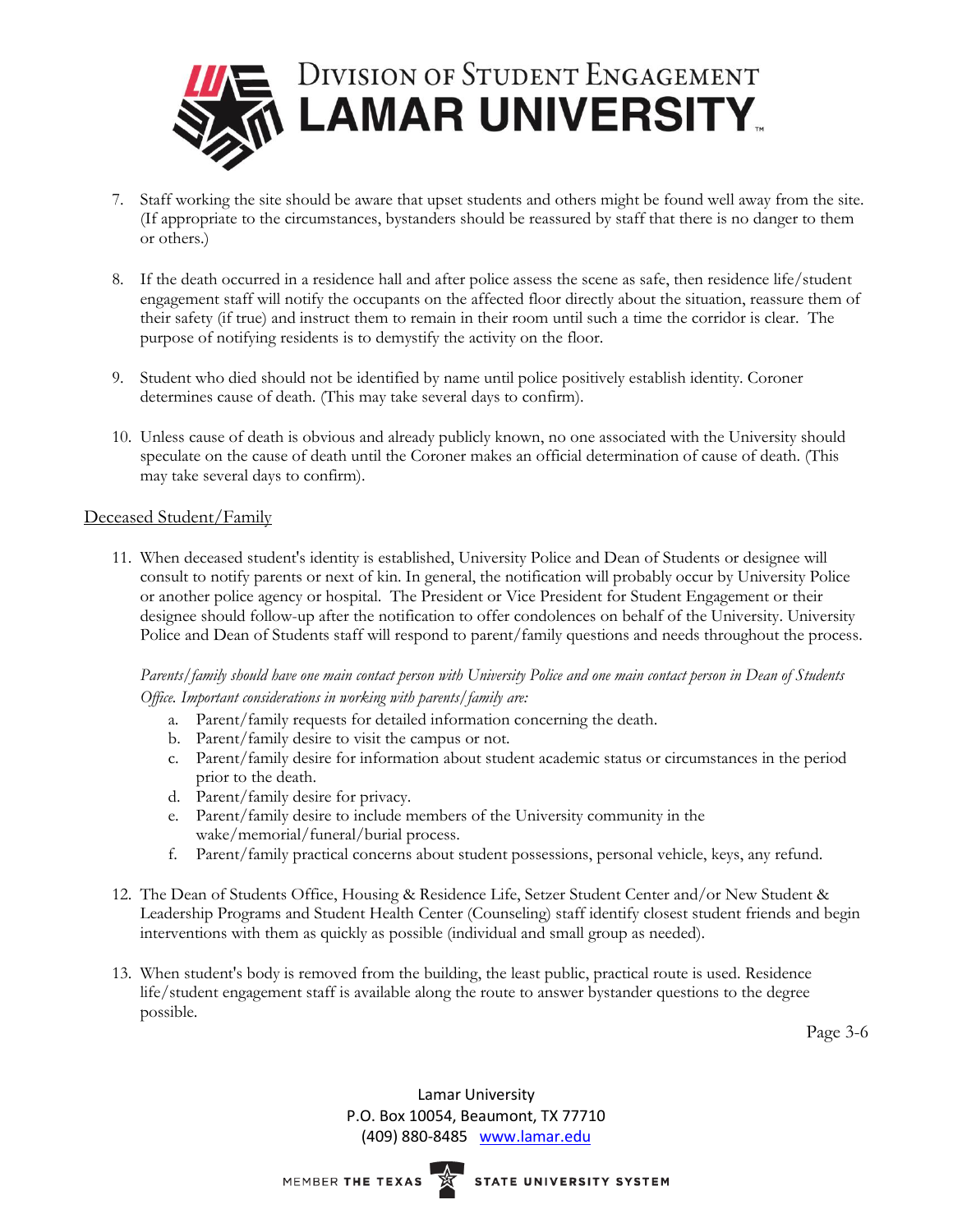

## If Student Lived on Campus

- 14. At the discretion of Director of Housing & Residence Life, roommates/suitemates of the deceased student may be moved to other on-campus housing on a temporary or permanent basis, if needed.
- 15. NOTE: If a death occurred in a room related to a criminal investigation, the law enforcement agencies investigating the death will secure the room for collection of evidence. Prior to law enforcement arrival, NOTHING should be moved or tampered with inside or around the room. When the investigating law enforcement agencies determine the room in which the death occurred has no further evidentiary value, the investigating agencies will grant access to Risk Management and family representatives to view and itemize the contents not taken for evidentiary purposes. Upon completion, the room shall be secured and returned to the order of the Director of Housing and Residence Life, unless University Police or Risk Management make a different decision in consultation with the Vice President for Student Engagement or their designee.
- 16. After University Police or Law Enforcement Agency gives permission family members may be escorted into the residence hall and room area by residence life staff, and by university police or law enforcement agency, as appropriate. Director of Housing & Residence Life will coordinate with Director of Student Health Center (Counseling) so that a member of the staff is readily available should the staff escort or family request their assistance.
- 17. Subject to the requirements of paragraph 15 above, the Dean of Students, Director of Housing and Residence Life or designee, along with Risk Management, will arrange for room contents to be packed, itemized, and moved as indicated by the family. The Dean of Students, Director of Housing and Residence Life or designee will ask a family representative whether staff may use some discretion in packing or disposing of empty containers, trash, popular magazines, etc. rather than packing and shipping such disposable items. The Dean of Students or designee will be present during family members escort into the residence hall and room.
- 18. Family inquiries about a transcript, posthumous degree, or other academic closure should be referred to the Registrar and/or Provost with assistance through the Dean of Students.
- 19. Family member inquiries about the liability of the University and/or payment of medical bills, funeral arrangements, or etc., are referred to the Office of Risk Management.

### International Student

20. In the circumstances that the deceased student is an international student, the Dean of Students will work closely with the Director of International Student Services (ISS) to ensure a culturally appropriate means for notification and providing assistance to the deceased's family/next of kin and the international student campus community. Where appropriate, arrange for a person who speaks the language of the deceased student or translator to be available to assist with communication to the student's family/next of kin. Contact the appropriate embassy involved (if necessary).

Page 4-6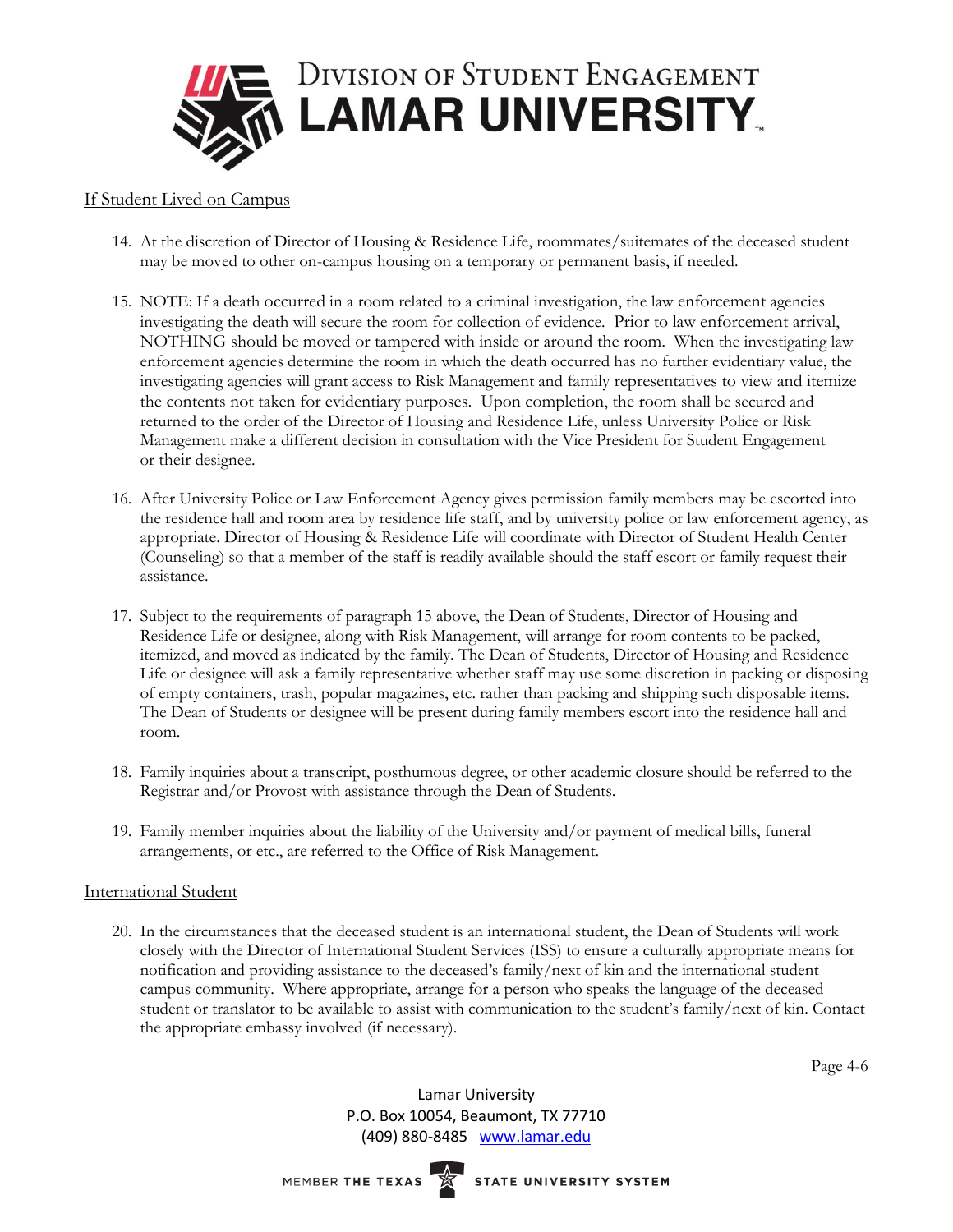

The Director of ISS will work with the Director of Student Health Service or designee to notify the health insurance company for the medical evacuation and repatriation process. The Director of ISS will advise the family/next of kin of the appropriate documentation needed to process the evacuation and repatriation insurance. The Director of ISS will also work with University Contract Administrator to conduct an inventory of the deceased student's personal property and belongings at their place of residence (on-campus or off-campus) and assist the family/next of kin with making arrangements for the property/belongings, including academic work, to be returned to the family's home. The Director of ISS will complete a SEVIS update, if necessary.

## Notification of Death to Campus

- 21. The President or designee makes written notification of the death via campus email if appropriate. The Dean of Students will work with Public Relations in preparing text. Text includes, as deemed appropriate:
	- a. Student name, class level, major.
	- b. Date of death.
	- c. Location of death.
	- d. Statement that there is or is not a security risk to others.
	- e. Date, time and location of a discussion/grieving meeting (to be scheduled same day or evening when possible), to be facilitated by counseling and student engagement staff. (If campus wide announcement is not made, staff can facilitate appropriate intra-campus communication).
	- f. Student Health Center (Counseling) contact information for those in need of immediate assistance and/or desire to speak to a counselor later.

The residence hall directly affected by the death will be offered a discussion/grieving session as soon as possible, coordinated by the Director of Student Health Center and Director of Housing & Residence Life. Residence Life staff will help facilitate student ideas about expressing respect and sympathy in collaboration with the Director of Student Health Center, Director of Housing & Residence Life and University Police in a safe location identified by the aforementioned directors and University Police.

22. The Dean of Students/Director of Student Health Center (Counseling) speaks with faculty of student who died about having a presence in class, what can be said, grieving process, counseling resources, etc.

# **DAY ONE or TWO**

- 23. The Dean of Students notifies Registrar of death so student records can be closed.
- 24. The Dean of Students notifies **Secondary Group (as listed above and as practical)** so student records/files are closed.

Page 5-6